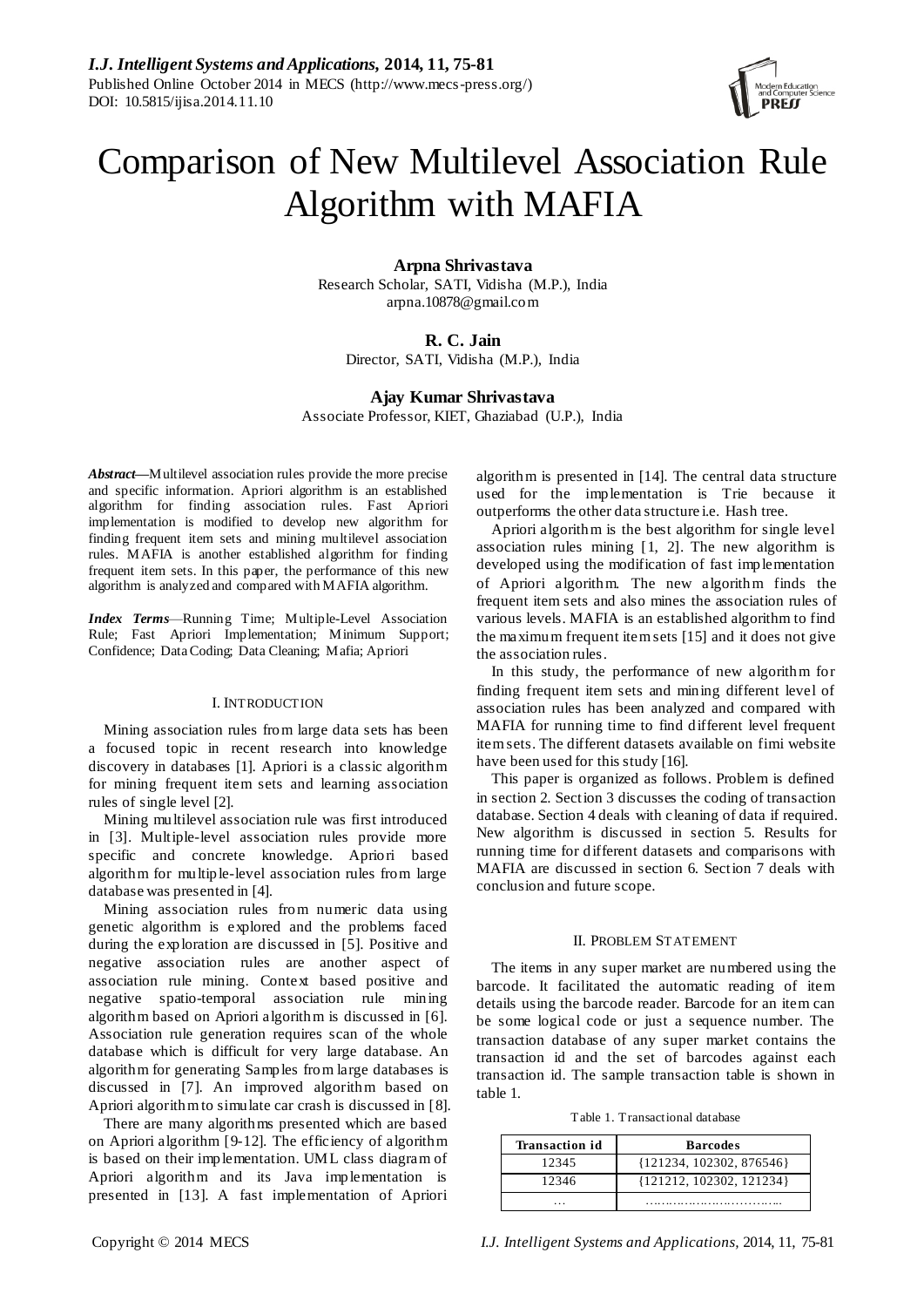The item master table contains the details of item against the each barcode. If barcode is just a sequence number then mapping of item details from item master database to transaction database is required to produce some meaningful database. Table 2 shows the sample item master database.

Table 2. Item master database

| <b>Barcode</b> | Category  | <b>Brand</b>   | Pack   | Price (Rs.) |
|----------------|-----------|----------------|--------|-------------|
| 121234         | Bread     | <b>Harvest</b> | Normal | 18          |
| 121212         | Milk      | Amul           | 500ml  | 22          |
|                | $\ddotsc$ |                |        |             |

Item master database contains the complete details of items against each barcode. The barcode 121234 represents the item category bread brand harvest, pack normal and price Rs.18/-. This item master is providing three level of concept hierarchy. First level the item category, on the second level the item brand and the third level is pack. By  $3<sup>rd</sup>$  level association rules, the association between normal pack harvest bread with 500ml amul milk will be explored. The different databases available at fimi website have been used for finding the association rules of various levels. The running time of the algorithm for finding different level association rules from different databases using fast Apriori implementation is recorded and analyzed.

# III. CODING OF DATA

The algorithm runs on coded database. In this study, the six digits code has been used for every item purchased. The six digits of the code has been divided into three level hierarchy so two digits per level. In this study, maximum hundred categories can be coded. Every category of item can have maximum of hundred brands and every brand for given category can have maximum of hundred packing options. This coding can be flexible in future studies. Using three tables of code and item category, brand and packs, the coding of the database has been done easily.

Sample coding scheme is shown in table 3. Every item category is represented by two digits code. By this approach, maximum of hundred item categories can be coded. So after reading the item category the program which is responsible to generate the codes will generate two digits code for every item category.

Table 3. Coding scheme for item categories

| S.No. | <b>Item</b>    | Code |
|-------|----------------|------|
|       | Milk           | 10   |
|       | <b>Bread</b>   | 11   |
|       | <b>Biscuit</b> | 12   |
|       | Butter         | 13   |
|       | Atta           | 14   |

Table 4 is showing the sample coding scheme for different brands of item category for milk. So every item

category can have hundred brands. The program which is responsible to generate the code will put two digits code for the brand name of item category. For example, the code for brand amul of item category milk is 20.

The table 5 is showing the sample code for packing options of items. Generally item comes in various packing options. By this coding scheme, maximum of hundred packing option are available to code the packing options for every brand of item category. For example the code for 200ml pack of brand amul of item category milk is 102000.

Table 4. Coding scheme for brands of item category milk

| S.No. | <b>Item</b>  | Code |
|-------|--------------|------|
|       | Amul         | 20   |
|       | Mother Dairy | 21   |
|       | Sanchi       | 22   |
|       | Paras        | 23   |
|       | Jersey       | 24   |

Table 5. Coding scheme for packs of brand amul item category milk

| S.No. | Item pack (ml) | Code |
|-------|----------------|------|
|       | 200            | 00   |
|       | 500            | 01   |
|       | 1000           | 02   |
|       | 2000           | 03   |

The complete coding scheme of items is shown in table 6. The program will generate six digits code for every item purchased. For example, 102101 is the code for item category milk, item brand mother dairy and packing of 500ml. The results of this algorithm are running on datasets will come in the form of frequent item sets and association rules of 3rd level. The result will be decoded easily using these three tables.

Table 6. Coding scheme for milk with brands

| S.No. | Item with brand         | Code   |
|-------|-------------------------|--------|
|       | Amul Milk 200ml         | 102000 |
| 2.    | Mother dairy milk 500ml | 102101 |
|       | Sanchi Milk 200ml       | 102200 |
|       | Paras Milk 1000ml       | 102302 |
|       | Jersey Milk 2000ml      | 102403 |

Table 7 is displaying the sample transaction table of any super market. Transaction id is assigned against each purchase from the store. For example , the first customer purchases the milk of amul brand in 200ml pack, bread of harvest brand in normal pack and ashirvad atta in 2 kg pack.

The program which is responsible to code the database will generate the data.dat file for the coded database. Each row of this file contains the one row of transaction table. The row number will represent the transaction id and the contents of the row will represent the item purchased against that transaction id. The sample of data.dat file is shown in Fig. 1.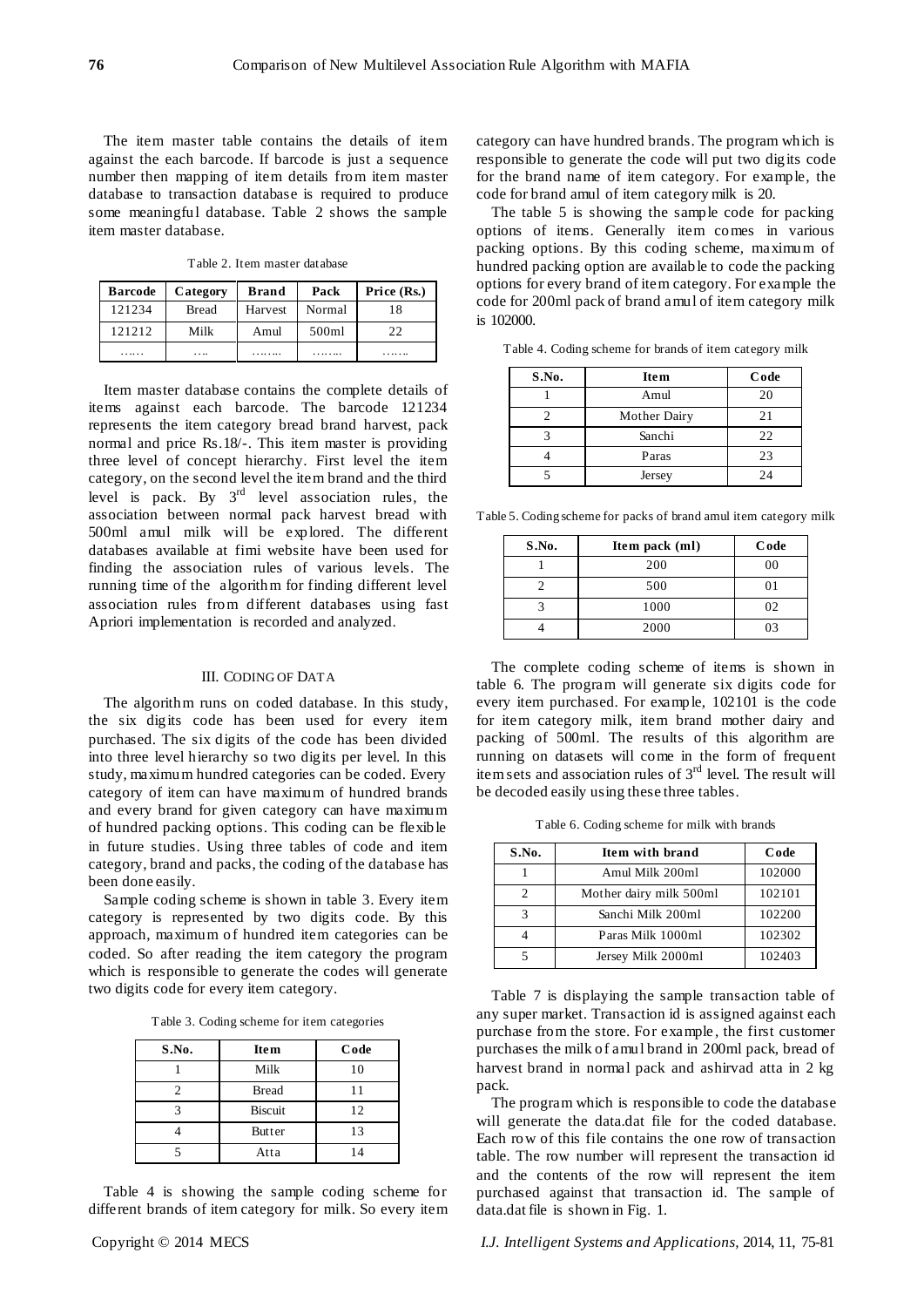| Tid | Item purchased                                                               |
|-----|------------------------------------------------------------------------------|
|     | ${Milk(Amul200ml)}$ , Bread(Harvest(normal)), Atta(Ashirvad(2kg)) }          |
|     | {Bread(Britania(big pack)), Biscuit(Britania(100gm)), Noodles(Maggi(small))} |
|     | {Milk(Amul(500ml)),Bread(Britania(normal)), Biscuit(Parle(100gm))}           |
| 4   | {Milk(Mother Dairy(200ml)), Bread(Harvest(normal)), Atta(Ashirvad(2 kg))}    |
|     | {Milk(Amul(200ml)), Bread(Harvest(normal)), Biscuit(Parle(100gm))}           |

Table 7. Transaction table

| 102000 | 113001 | 135002 |
|--------|--------|--------|
| 113102 | 124002 | 146000 |
| 102001 | 113101 | 124202 |
| 102100 | 113001 | 135002 |
| 102000 | 113001 | 124202 |

Fig. 1. Data.dat file

This is the input file for the new algorithm. The implementation of this new algorithm will produce the frequent item sets and then the association rules of  $3<sup>rd</sup>$ level. Similarly input file for  $2<sup>nd</sup>$  level association rules is created and used to find frequent item sets and produce 2<sup>nd</sup> level association rules.

### IV. CLEANING OF DATA

Cleaning of data is required for the databases which are already available in coded form. Another program has been developed for cleaning the data files. The program takes the data.dat file as input and done the cleaning process. It fills the missing digits by copying the digits which are available within the code. After the cleaning process, it generates the new data.dat file which has all six digits codes.

The program reads the every code from data.dat file and counts the digits of the code. If code is less than six digits it makes the code of six digits by adding the missing digits from the code.

The algorithm of data cleaning takes the data.dat file as input and N as the number of required digits in the output file. It opens in read mode and creates and opens out.dat file in write mode. It reads the data.dat file and checks for space and new line character. These characters are the separators between two codes. It stores these codes and writes them into out.dat. It also adds the missing digits to the code, if the count of the code is less than required digits.

This algorithm return out.dat file which have all N digits code into it. It completes our data cleaning process. It is a complete input file so our algorithm for finding frequent item sets and association rules will work properly.

# V. ALGORITHM

Apriori algorithm is a classic algorithm for finding frequent item sets and single level association rules [4]. A fast implementation of Apriori algorithm is presented using the trie data structure in [8]. Bodon implementation generates frequent item sets and association rules of single level. It does not generate the association rules of second level.

This Bodon implementation has been modified for finding the association rules of second level. To facilitate the process of finding the level of association rules one argument to the procedure has been added. The necessary modifications are also done to process this new argument. One additional procedure is added to separate the code of input file. After separating the coded inputs, it calls the procedure to generate the association rules according to their required level.

#### VI. RESULTS

The new algorithm for finding frequent item sets and mining multiple-level association rules has been run on the four datasets which are available on fimi website [16]. The results are recorded for level-1, level-2 and level-3 for different minimum support for both algorithms i.e. new algorithm and MAFIA. Every reading is recorded after taking the average of three observations. Minimum support has been varied from 0.50 to 0.01. Observations show that running time is increasing with levels and decreasing minimum support. The system used to run the algorithm has Core 2 Duo (1.6 GHz) processor, and one gigabyte of RAM. The operating system is Red Hat Linux. Clock function is used to calculate the running time in both the algorithms. New algorithm is used for finding the second and third level association rules and fast Apriori implementation given by Bodon has been used for finding the first level association rules. The used datasets T10ID100K and T40I10D100K were generated by the IBM Almaden Quest research group. The Kosarak dataset was provided by Ferenc Bodon and contains (anonymized) click-stream data of a hungarian on-line news portal. The Retail dataset was donated by Tom Brijs and contains the (anonymized) retail market basket data from an anonymous Belgian retail store. Data cleaning has been done for finding second and third level association rules. The running time of new algorithm includes the generation of frequent item sets and association rules while the running time of MAFIA includes only the time to find the frequent item sets.

Table 8 shows the results for T10ID100K dataset for new algorithm and table 9 shows the results for MAFIA.

Fig. 3 shows the graph for level 1 on T10ID100K dataset. Minimum support is plotted on axis-x and

Copyright © 2014 MECS *I.J. Intelligent Systems and Applications,* 2014, 11, 75-81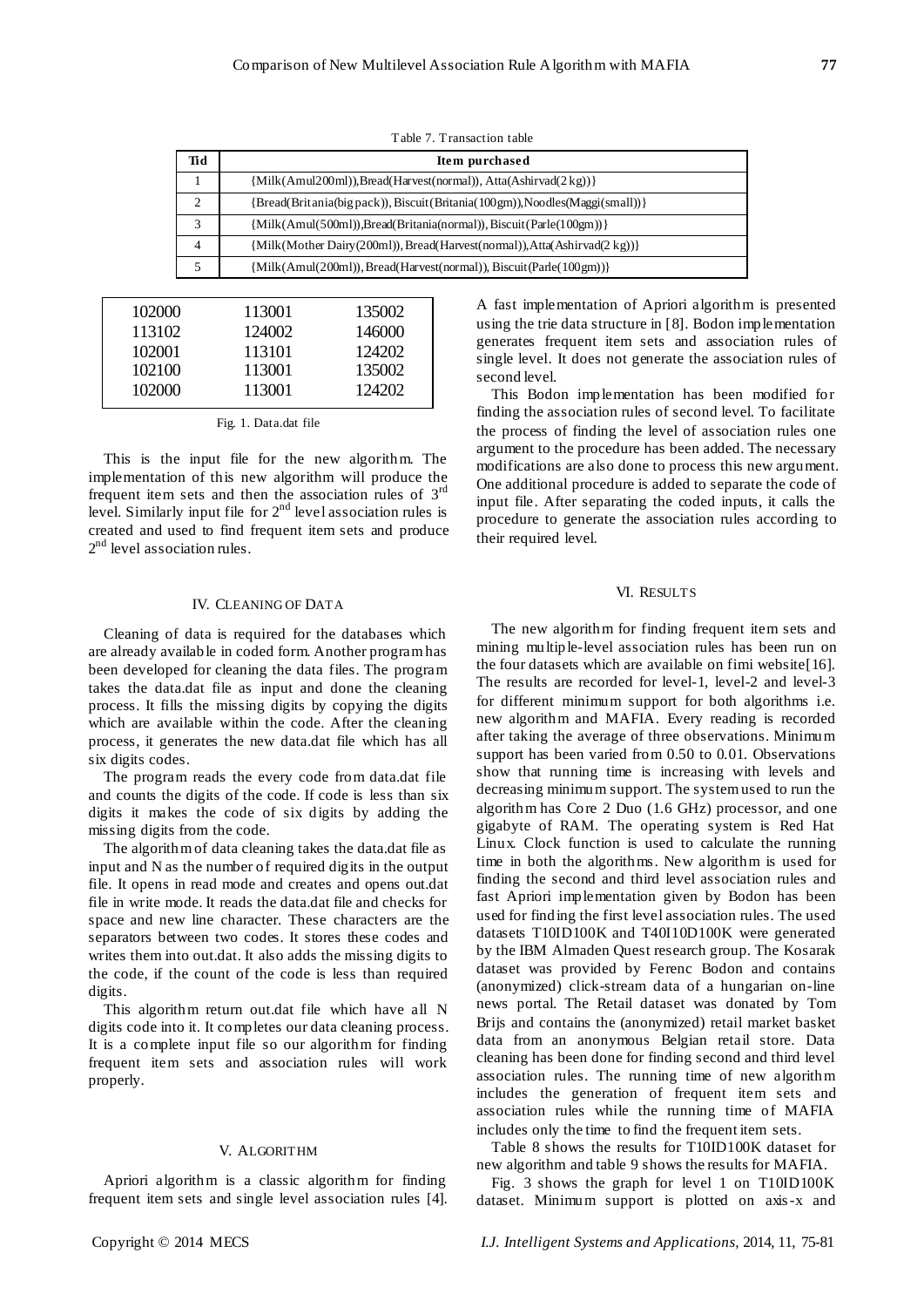running time is plotted on axis-y. The new algorithm is performing better for low minimum support while the MAFIA is performing better for minimum support 0.05 and 0.03.

Table 8. Running time of new algorithm for T10ID100K

|                    | <b>Running Time (Seconds)</b> |         |         |
|--------------------|-------------------------------|---------|---------|
| <b>Min Support</b> | Level 1                       | level 2 | level 3 |
| 0.50               | 0.38                          | 0.44    | 0.51    |
| 0.05               | 0.76                          | 0.93    | 1.04    |
| 0.03               | 0.86                          | 1.02    | 1.17    |
| 0.02               | 1.00                          | 1.15    | 1.30    |
| 0.01               | 1.28                          | 1.45    | 1.59    |

Table 9: Running time of MAFIA for T10ID100K

|                    | <b>Running Time (Seconds)</b> |         |         |
|--------------------|-------------------------------|---------|---------|
| <b>Min Support</b> | Level 1                       | level 2 | level 3 |
| 0.50               | 0.38                          | 0.48    | 0.67    |
| 0.05               | 0.36                          | 0.50    | 0.69    |
| 0.03               | 0.51                          | 0.65    | 0.83    |
| 0.02               | 1.36                          | 1.52    | 1.71    |
| 0.01               | 4.89                          | 5.02    | 5.18    |
| 0.001              | 21.76                         | 29.98   | 24.97   |



Fig. 2. Graph of running time for level 1on T10ID100K



Fig. 3. Graph of running time for level 2 on T10ID100K

Similarly, Fig. 4 and Fig. 5 show the graph for level 2 and level 3 of running time on T10ID100K dataset.

Table 10 shows the results of running time for new algorithm on T40I10D100K dataset and table 11 shows the results of running time on the same dataset for different levels.



Fig. 4. Graph of running time for level 3 on T10ID100K



Fig. 5. Graph of running time for level 1 on T40I10D100K

|                    | <b>Running Time (Seconds)</b> |         |         |
|--------------------|-------------------------------|---------|---------|
| <b>Min Support</b> | Level 1                       | level 2 | level 3 |
| 0.50               | 1.42                          | 1.64    | 1.90    |
| 0.05               | 4.37                          | 4.91    | 5.32    |
| 0.03               | 5.02                          | 5.50    | 6.00    |
| 0.02               | 5.99                          | 6.57    | 7.07    |
| 0.01               | 35.26                         | 36.14   | 36.29   |

Table 10. Running time of new algorithm for T40I10D100K dataset

Table 11. Running time of MAFIA for T40I10D100K

|                    | <b>Running Time (Seconds)</b> |         |         |
|--------------------|-------------------------------|---------|---------|
| <b>Min Support</b> | Level 1                       | level 2 | level 3 |
| 0.50               | 1.30                          | 1.67    | 2.28    |
| 0.05               | 7.37                          | 7.73    | 8.45    |
| 0.03               | 15.24                         | 15.43   | 15.86   |
| 0.02               | 20.96                         | 20.71   | 21.46   |
| 0.01               | 38.51                         | 38.32   | 38.98   |

Fig. 6 shows the graph for level 1 on T40I10D100K dataset. The new algorithm is performing better for low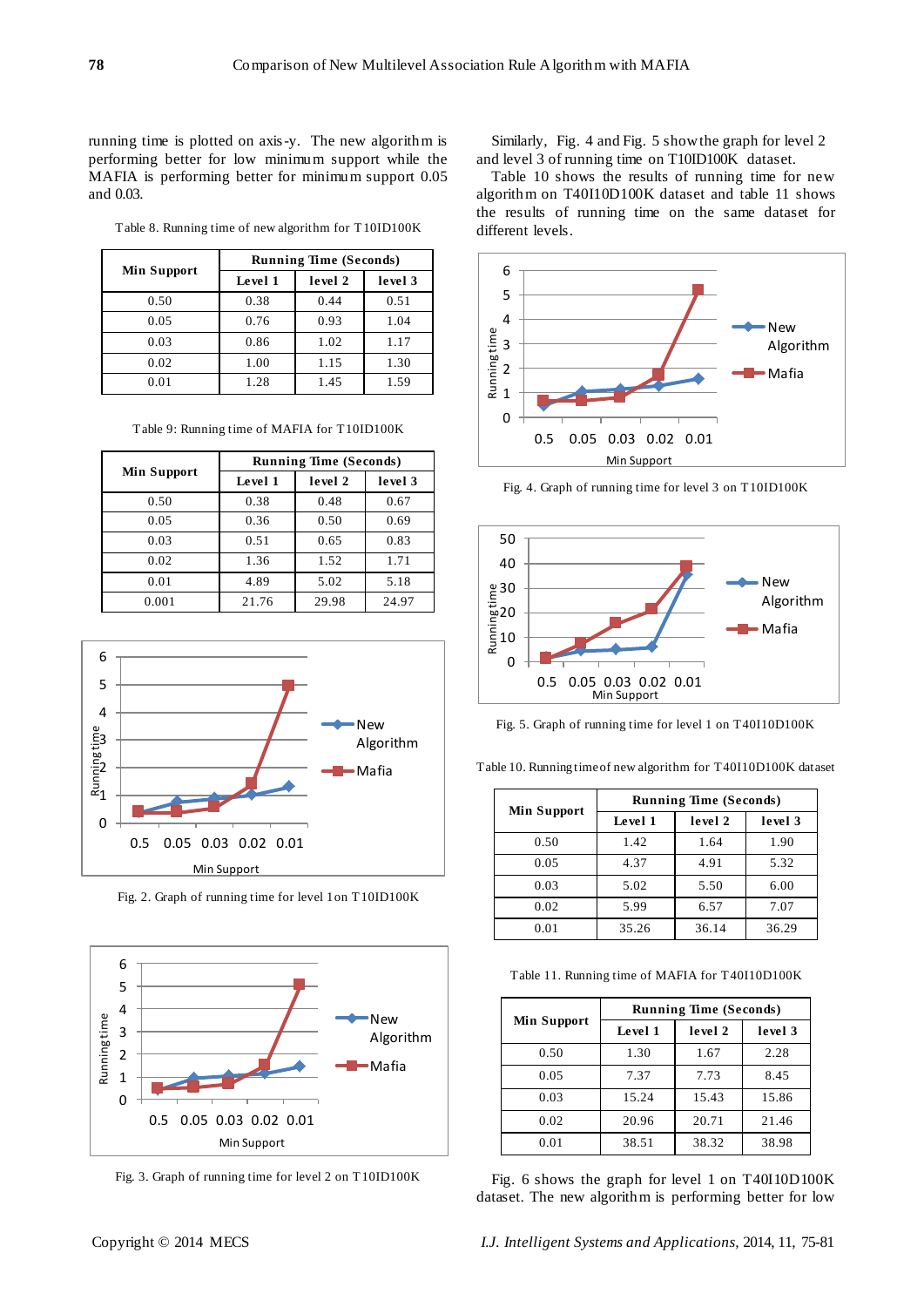values of minimum support. Similar results are shown for level 2 and level 3 which are shown in Fig. 7 and Fig. 8 respectively.

Table 12 shows the results for new algorithm for Kosarak dataset and table 13 shows the running time for Kosarak dataset for different levels.



Fig. 6. Graph of running time for level 2 on T40I10D100K



Fig. 7. Graph of running time for level 3 on T40I10D100K

| <b>Min Support</b> | <b>Running Time (Seconds)</b> |         |         |  |
|--------------------|-------------------------------|---------|---------|--|
|                    | Level 1                       | level 2 | level 3 |  |
| 0.50               | 0.84                          | 0.88    | 1.02    |  |
| 0.05               | 1.82                          | 1.95    | 2.17    |  |
| 0.03               | 1.86                          | 1.95    | 2.19    |  |
| 0.02               | 1.92                          | 2.02    | 2.26    |  |
| 0.01               | 2.10                          | 2.19    | 2.43    |  |

Table 12. Running time of new algorithm for Kosarak

Fig. 9 shows the graph between running time and minimum support for new algorithm and MAFIA algorithm and for this dataset. MAFIA algorithm is performing better. Similar results are also shown for level 2 and level 3 in Fig. 10 and Fig. 11 respectively.

|  | Table 13. Running time of MAFIA for Kosarak dataset |  |  |  |  |  |
|--|-----------------------------------------------------|--|--|--|--|--|
|--|-----------------------------------------------------|--|--|--|--|--|

|                    | <b>Running Time (Seconds)</b> |         |         |  |
|--------------------|-------------------------------|---------|---------|--|
| <b>Min Support</b> | Level 1                       | level 2 | level 3 |  |
| 0.50               | 0.78                          | 0.94    | 1.25    |  |
| 0.05               | 0.79                          | 0.95    | 1.26    |  |
| 0.03               | 0.80                          | 0.95    | 1.27    |  |
| 0.02               | 0.84                          | 0.98    | 1.29    |  |
| 0.01               | 1.00                          | 1.13    | 1.46    |  |







Fig. 9. Graph of running time for level 2 on Kosarak



Fig. 10. Graph of running time for level 3 on Kosarak

Table 14 shows the results for new algorithm on Retail dataset. Table 15 shows the same results for MAFIA algorithm.

| Table 14. Running time of new algorithm for Retail |  |  |  |
|----------------------------------------------------|--|--|--|
|----------------------------------------------------|--|--|--|

| <b>Min Support</b> | <b>Running Time (Seconds)</b> |         |         |  |
|--------------------|-------------------------------|---------|---------|--|
|                    | Level 1                       | level 2 | level 3 |  |
| 0.50               | 0.36                          | 0.40    | 0.47    |  |
| 0.05               | 0.73                          | 0.84    | 0.99    |  |
| 0.03               | 0.74                          | 0.86    | 1.00    |  |
| 0.02               | 0.75                          | 0.87    | 1.01    |  |
| 0.01               | 0.81                          | 0.96    | 1.08    |  |

Table 15. Running time of MAFIA for Retail

| <b>Min Support</b> | <b>Running Time (Seconds)</b> |         |         |  |
|--------------------|-------------------------------|---------|---------|--|
|                    | Level 1                       | level 2 | level 3 |  |
| 0.50               | 0.37                          | 0.45    | 0.61    |  |
| 0.05               | 0.38                          | 0.46    | 0.61    |  |
| 0.03               | 0.39                          | 0.46    | 0.62    |  |
| 0.02               | 0.40                          | 0.46    | 0.62    |  |
| 0.01               | 1.49                          | 0.65    | 0.75    |  |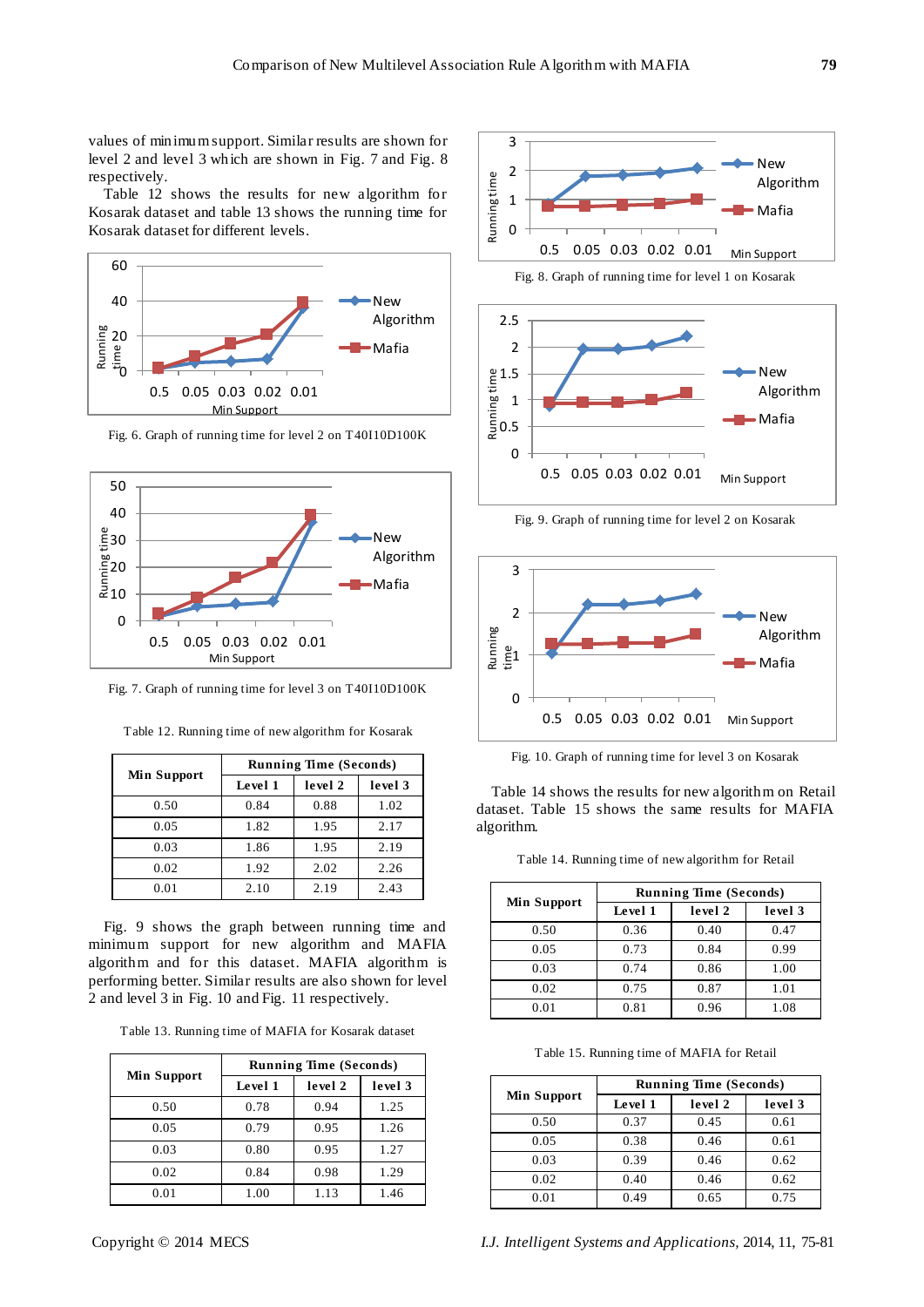Fig. 12 shows the results for level 1.The new algorithm takes the time to generate the frequent item sets and mining the association rules. So for this dataset, the performance of new algorithm is acceptable. Fig. 13 shows the same results for level 2 and Fig. 14 shows the graph for level 3.



Fig. 11. Graph of running time for level 1 on Retail



Fig. 12. Graph of running time for level 2 on Retail



Fig. 13. Graph of running time for level 3 on Retail

The new algorithm is generating the frequent item sets and association rules so time taken by new algorithm to generate the association rules is a considerable time. When this time is considered, the performance of new algorithm will be better. Hence the results of the new algorithm are acceptable. Time required for cleaning the dataset is not included in the recorded running time.

# VII. CONCLUSION AND FUTURE SCOPE

The different datasets available on Frequent Itemset Mining Dataset Repository (fimi) has been used in this study. The data cleaning has been done before executing the implementation of algorithm for finding second and third level association rules. The new algorithm for finding frequent item sets and mining different level association rules is executed on different datasets and running time is recorded for different level of association rules with varying minimum support for both algorithms i.e. new algorithm and MAFIA. The results are acceptable as new algorithm has outperformed the MAFIA algorithm for first two datasets and after considering the time required to mine association rules. Other results are also acceptable. This comparison study can be extended for different implementations in future.

#### **REFERENCES**

- [1] R. Agrawal, T. Imielinski; A. Swami: Mining Association Rules Between Sets of Items in Large Databases", SIGMOD Conference 1993, pp. 207-216.
- [2] RAgrawal et al.(1994), Fast Algorithms for Mining Association Rules, Proceedings of the 20th International Conference on Very Large Data Bases, 1994, pp. 487-499.
- [3] J. Han, Y. Fu, "Discovery of Multiple-Level Association Rules from Large Database", Proceeding of the 21st VLDB Conference Zurich, Swizerland, 1995, pp.420-431.
- [4] J. Han, Y. Fu, "Mining Multiple-Level Association Rules in Large Database", IEEE transactions on knowledge  $\&$ data engineering in 1999, pp.1-12.
- [5] B. Minaei-Bidgoli, R. Barmaki, M. Nasiri, "Mining numerical association rules via multi-objective genetic algorithms", Information Sciences (233), Elsevier, 2013, pp.15–24.
- [6] M. Shaheen, M. Shahbaz, A. Guergachi, "Context based positive and negative spatio-temporal association rule mining", Knowledge-Based Systems (37), Elsevier, 2013, pp. 261–273.
- [7] B. Chandra, S. Bhaskar, "A new approach for generating efficient sample from market basket data", Expert Systems with Applications (38), Elsevier, 2011, pp. 1321–1325.
- [8] L. Xiang, "Simulation System of Car Crash Test in C-NCAP Analysis Based on an Improved Apriori Algorithm", International Conference on Solid State Devices and Materials Science, Physics Procedia (25), Elsevier, 2012, pp. 2066 – 2071.
- [9] R. Agrawal, H. Mannila, R. Srikant, H. Toivonen, and A. I. Verkamo. Fast discovery of association rules. In Advances in Knowledge Discovery and Data Mining, 1996, pp. 307.328.
- [10] Bing Liu, Wynne Hsu and Yiming Ma, "Mining" association rules with multiple minimum supports", ACM SIGKDD International Conference on Knowledge Discovery & Data Mining, 1999, pp.337-341.